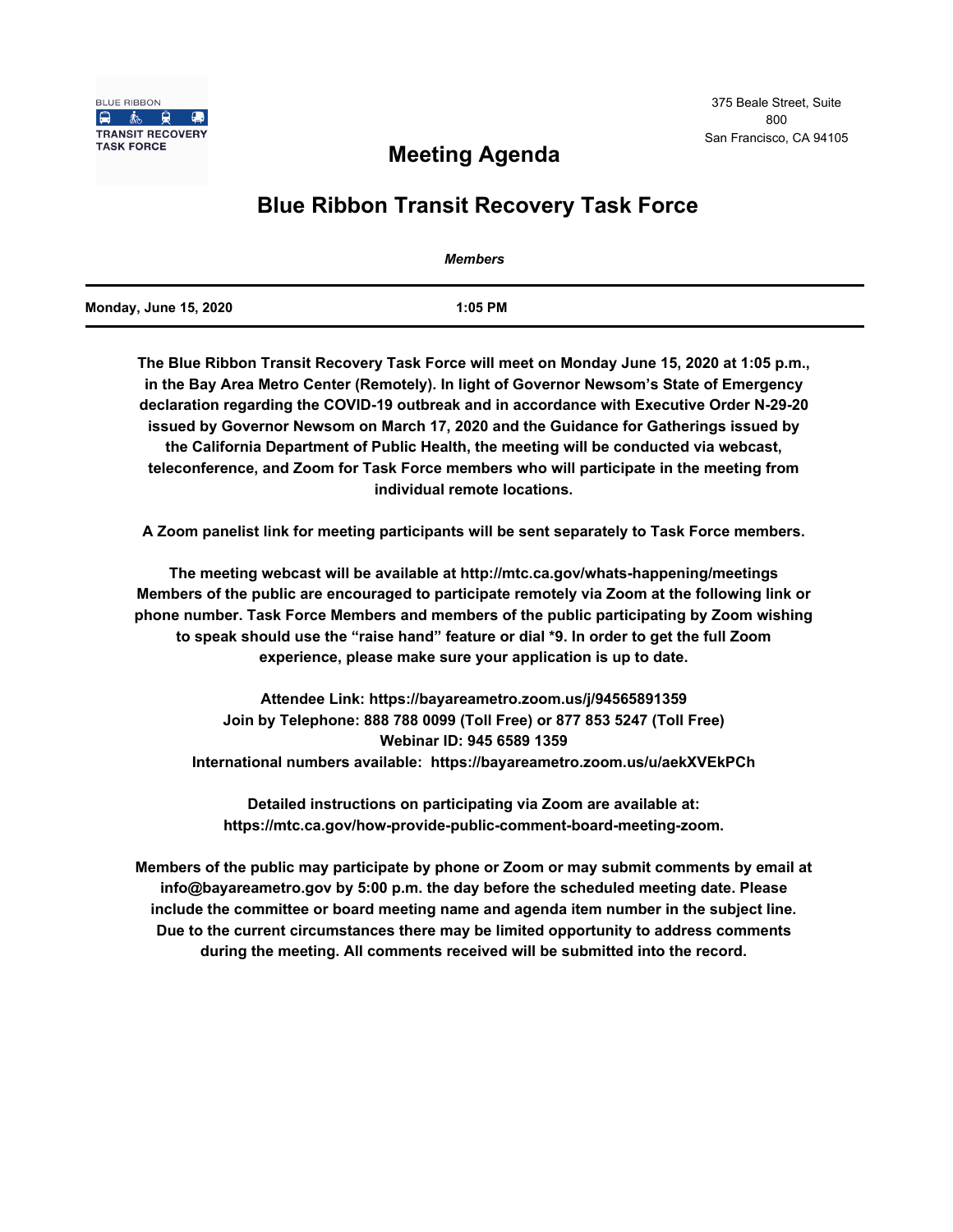### **1. Roll Call / Confirm Quorum**

*A quorum of this Task Force shall be a majority of its voting members (17)*

# **2. Chair Comments**

*Commissioner Jim Spering*

## **3. Consent Calendar**

**4a.** 

**3a.** [20-0924](http://mtc.legistar.com/gateway.aspx?m=l&id=/matter.aspx?key=20788) Minutes of the May 29, 2020 Meeting Task Force Approval *Action: Attachments:* [Minutes 5\\_29\\_2020 BRTRTF](http://mtc.legistar.com/gateway.aspx?M=F&ID=ffe4af8d-cd08-4ca5-9ee2-ee56a6fb3710.pdf) **3b.** [20-1010](http://mtc.legistar.com/gateway.aspx?m=l&id=/matter.aspx?key=20874) BRTRTF#1 Meeting Summary Task Force Approval *Action: Attachments:* [BRTRTF #1 Meeting Summary Memo](http://mtc.legistar.com/gateway.aspx?M=F&ID=d672e57e-b4d5-41ec-90ec-ccefe44dab48.pdf) **3c.** [20-1011](http://mtc.legistar.com/gateway.aspx?m=l&id=/matter.aspx?key=20875) Task Force Decision Making Task Force Approval *Action: Attachments:* [BRTRTF Decision Making Process Memo](http://mtc.legistar.com/gateway.aspx?M=F&ID=73ec72f6-93ab-4582-9340-f154810b8d5f.pdf)

## **4. Near-term Transit Recovery Strategies**

| 20-0926             | <b>Transit Public Health and Safety Plan</b>                                |
|---------------------|-----------------------------------------------------------------------------|
|                     | Transit Operators will present an overview of their Transit Public Health & |
|                     | Safety Plan efforts.                                                        |
| <b>Action:</b>      | Information                                                                 |
| <b>Presenter:</b>   | Steve Kinsey, CivicKnit and Transit Operators                               |
| <b>Attachments:</b> | Bay Area Transit Health-Saftey Plan Presentation                            |

**Video Link**

#### **https://mtc.ca.gov/whats-happening/news/video-gallery/what-transit-doing-keep-you-safe**

Near-term Recovery Considerations MTC staff will provide regional observations on the Near-term Transit Operator Recovery Strategies. Representatives from the transit agencies will present more specific details of the Recovery Plans. **4b.** [20-1013](http://mtc.legistar.com/gateway.aspx?m=l&id=/matter.aspx?key=20877) *Action:* Information MTC Staff and Transit Operators *Presenter:* [Recovery Strategies Presentation](http://mtc.legistar.com/gateway.aspx?M=F&ID=7fbd335c-b8ae-4758-967f-169a7191a808.pdf) **[Large Operator Recovery Strategies letter](http://mtc.legistar.com/gateway.aspx?M=F&ID=b9999192-b395-483b-b79d-0e5641eceea0.pdf) [Smaller Operator Recovery Strategies Letter](http://mtc.legistar.com/gateway.aspx?M=F&ID=2f68d99e-4c25-469c-a787-82f76aca8648.pdf)** *Attachments:*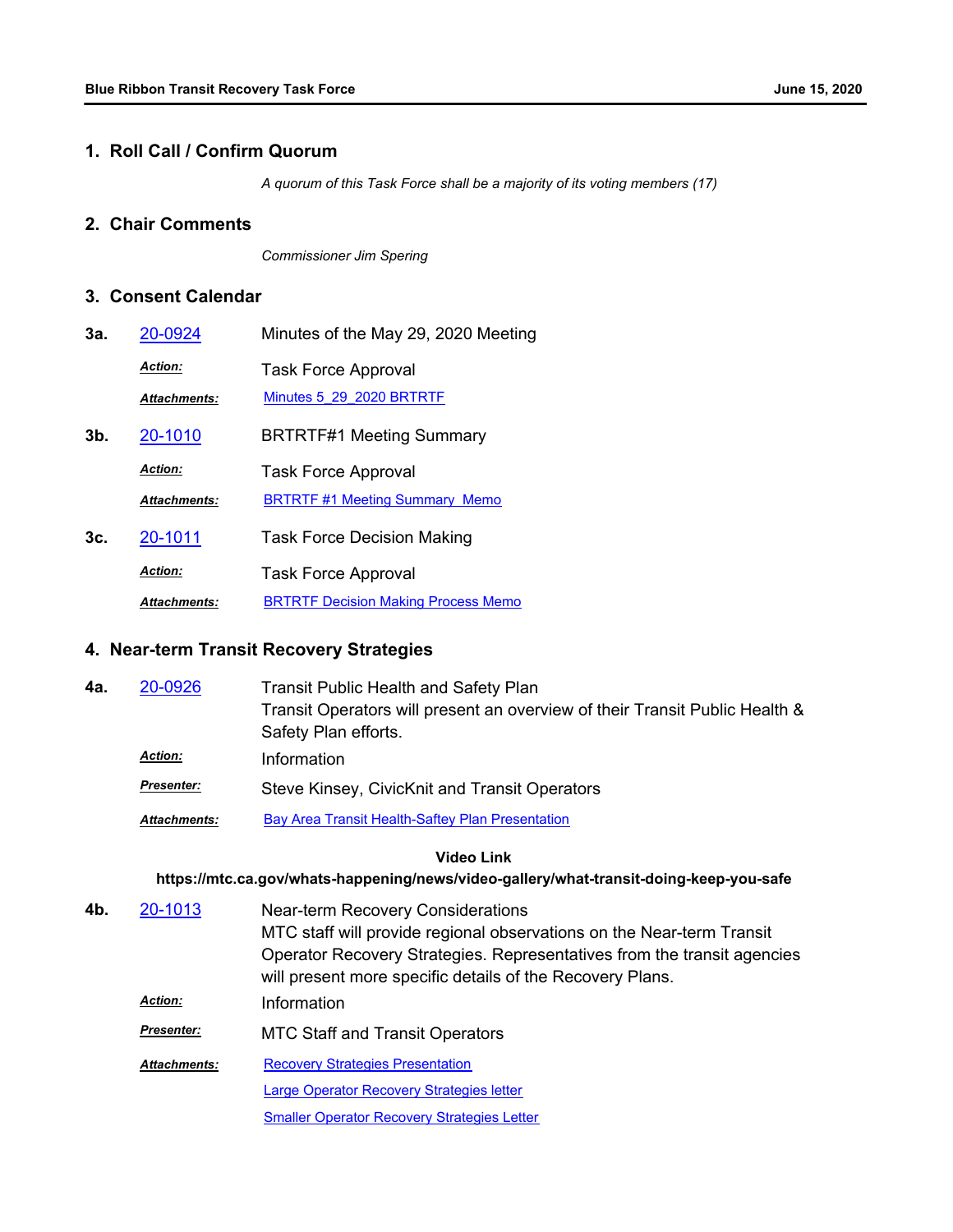## **5. CARES Phase 2 Funding Distribution Considerations**

CARES Phase 2 Funding Distribution Considerations MTC staff will present a set of considerations for distributing the remainder of the Coronavirus Aid, Relief, and Economic Security (CARES) Act funding to transit agencies (approximately \$500 million). **5a.** [20-0928](http://mtc.legistar.com/gateway.aspx?m=l&id=/matter.aspx?key=20792) *Action:* Information **Presenter:** MTC Staff *Attachments:* [CARES Phase 2 Funding Presentation](http://mtc.legistar.com/gateway.aspx?M=F&ID=7ff1cff3-3221-4ef4-8a51-60156b1d3c3c.pdf)

## **6. Public Comment /Other Business**

| 20-1018             | <b>Correspondence Received</b>             |
|---------------------|--------------------------------------------|
| <b>Attachments:</b> | <b>GM Correspondence to BRTRTF</b>         |
|                     | Seamless Bay Area Correspondence to BRTRTF |
|                     | <b>COST Correspondence to BRTRTF</b>       |
|                     | <b>Public Comment to BRTRTF</b>            |
|                     | <b>Public Comment to BRTRTF</b>            |
|                     | SAMCEDA letter to BRTRTF 061420            |

# **7. Meeting Summary/ Next Steps**

## **8. Adjournment / Next Meetings:**

**The next meeting of the Blue Ribbon Transit Recovery Task Force will be held Monday, June 29, 2020 at 2:05 p.m. remotely and by webcast as appropriate.**